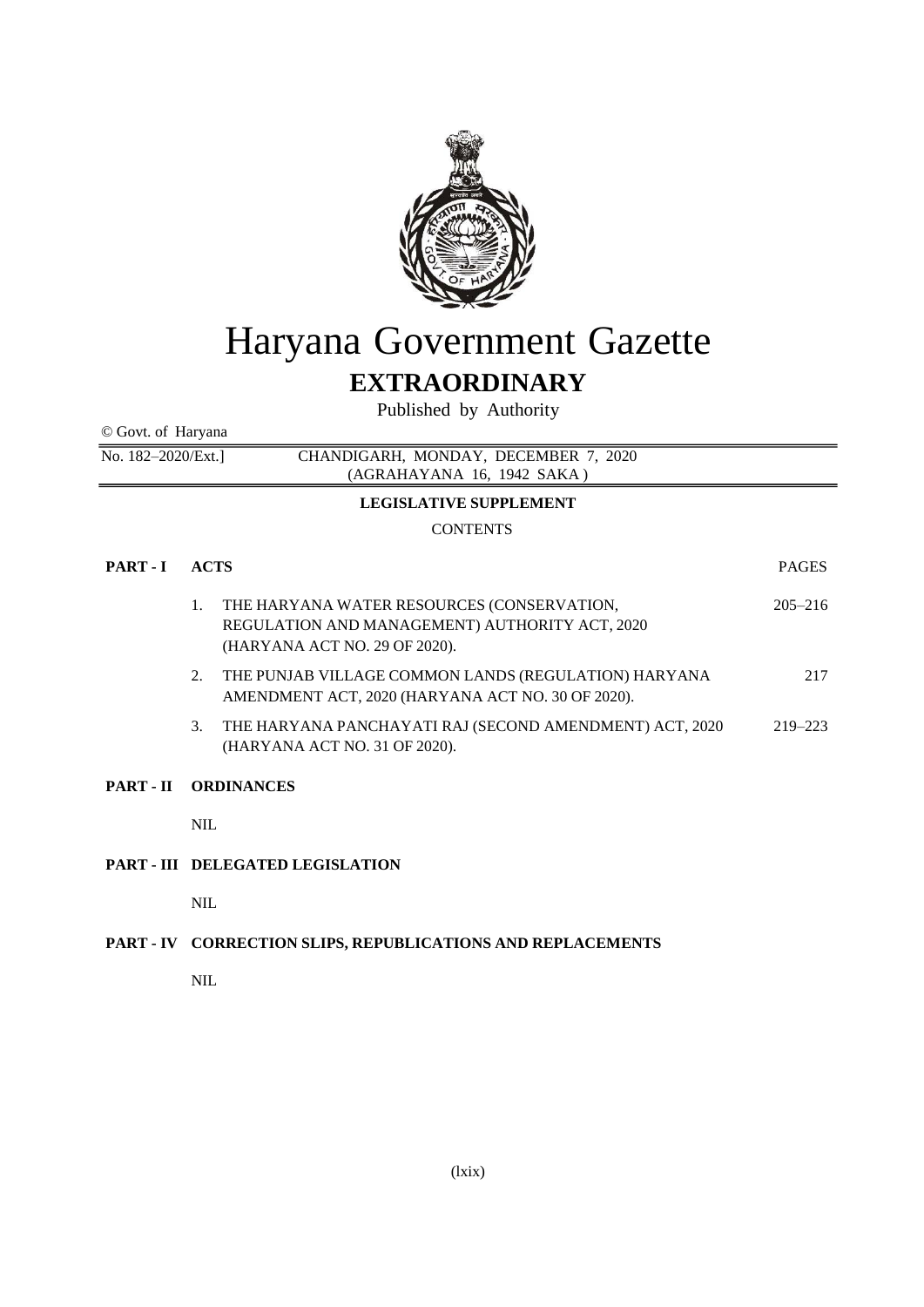# **PART – I** 205

# **HARYANA GOVERNMENT**

# LAW AND LEGISLATIVE DEPARTMENT

#### **Notification**

#### The 7th December, 2020

**No. Leg. 39/2020.—** The following Act of the Legislature of the State of Haryana received the assent of the Governor of Haryana on the 26th November, 2020 and is hereby published for gerenal information :–

#### **HARYANA ACT No. 29 of 2020**

### **THE HARYANA WATER RESOURCES (CONSERVATION, REGULATION AND MANAGEMENT) AUTHORITY ACT, 2020**

#### AN

 $ACT$ 

*to establish the Haryana Water Resources (Conservation, Regulation and Management) Authority for conservation, management and regulation of water resources i.e. ground water and surface water within the State of Haryana for ensuring the judicious, equitable and sustainable utilization, management, regulation thereof, fix the rates for use of water and for matters connected therewith or incidental thereto.*

Be it enacted by the Legislature of the State of Haryana in the Seventy-first Year of the Republic of India as follows:–

**1.** (1) This Act may be called the Haryana Water Resources (Conservation, Regulation and Management) Authority Act, 2020.

- (2) It extends to the whole of the State of Haryana.
- (3) It shall come into force on the date of its publication in the Official Gazette.
- **2.** In this Act, unless the context otherwise requires,-
	- (a) "Authority" means the Haryana Water Resources (Conservation, Regulation and Management) Authority established under section 3;
	- [(ab) "bulk water" means surface water or treated waste water supplied volumetrically whether for the purpose of irrigation or for any other purpose; $]$ <sup>1</sup>
	- (b) "Bulk Water Entitlement" means the volumetric entitlement to a share of the surface water resources produced by a project, river system or storage facility, for a specific category or categories of use, and deliverable within a specific period of time as specifically provided in the order granting the entitlement;
	- (c) "category of usage" means the use of water resources for different purposes such as drinking, domestic, irrigation, industrial or commercial purposes and includes such other purposes, as may be specified by the Authority;
	- (d) "Chairperson" means the Chairperson of the Authority;
	- (e) "entity" means an organization or authority established under any law, including the Gram Panchayat, Panchayat Samiti, Zila Parishad, Municipality and any other Board or Corporation established by the Union Government or the Government of Haryana or any of its department;
	- (f) "Government" means the Government of the State of Haryana in the administrative department;
	- (g) "groundwater" means water occurring under its natural state, where it exists below the surface in the zone of saturation whereby it can be extracted through wells or any other means or emerges as springs and base flows in streams and rivers;
	- (h) "Member" means a Member of the Authority;

 $\mathcal{L}_\text{max}$  and  $\mathcal{L}_\text{max}$  and  $\mathcal{L}_\text{max}$  and  $\mathcal{L}_\text{max}$  and  $\mathcal{L}_\text{max}$ 

- (i) "person" includes an individual, a company, a firm, an association of individuals or a body of individuals, whether incorporated or not;
- (j) "prescribed" means prescribed by the rules made under this Act;
- (k) "regulations" means the regulations made by the Authority under this Act;
- [(ka) "retail supply" means supply by any entity to any individual household, industry or commercial establishment;] 1

**Definitions** 

Short title, extent

commencement.

and

1 Inserted vide The Haryana Water Resources (Conservation, Regulation and Management) Authority (Amendment) Act, 2022.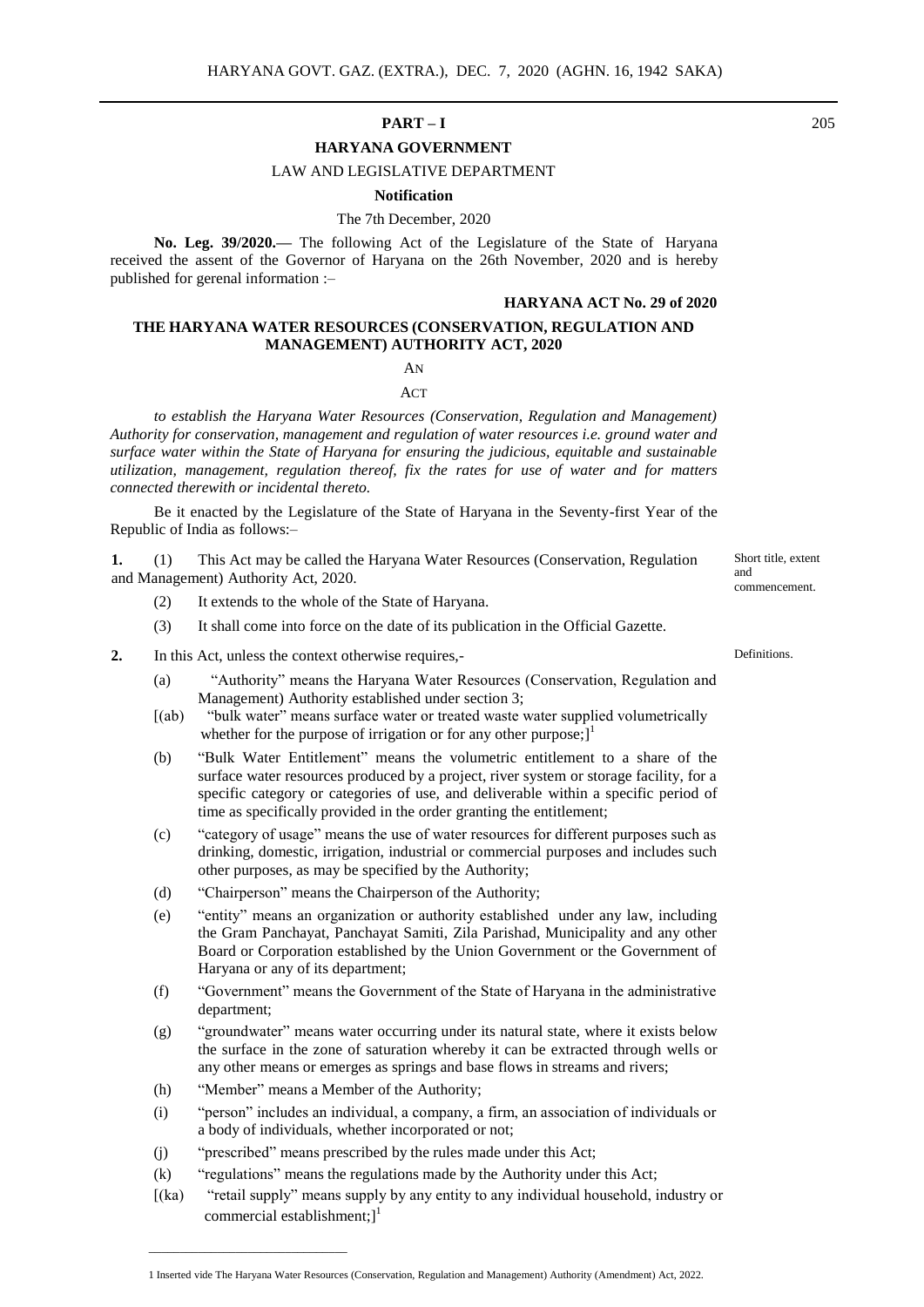- (l) "Selection Committee" means the Selection Committee constituted under section 5;
- (m) "State" means the State of Haryana;
- (n) "Sub-surface entitlement" means an individual or Bulk Water Entitlement to a volumetric quantity of water to be extracted in the command area of the irrigation project from a tube well, bore well or other well or by any other means of extraction of sub-surface water or a group or field or wells duly and legally permitted, registered and constructed in accordance with the standards specified by the Authority;
- [(na) "treated waste water" means treated waste water generated from the treatment of sewerage and effluent waste water;]<sup>1</sup>
- (o) "volumetric" means a measurement of water on the basis of volume;
- (p) "water" includes surface and groundwater;
- (q) "Water User Entity" means any Water User's Association, Utility, Industrial User's Association, Other User's Association or any other group which is authorized by the Authority to receive and utilize a water entitlement.

**3.** (1) The Government shall, by notification in the Official Gazette and with effect from such date, as may be specified in the notification, establish, for the purposes of this Act, an Authority to be called the Haryana Water Resources (Conservation, Regulation and Management) Authority.

(2) The Authority shall be a body corporate by the name aforesaid, having perpetual succession and a common seal, with power to acquire, hold and dispose of property both movable and immovable, and to contract and do all things necessary for the purposes of this Act and shall by the said name, sue or be sued.

(3) The head office of the Authority shall be at such place, as may be notified by the Government.

(4) The Authority shall consist of the Chairperson and four Members.

**4.** (1) The Chairperson shall be a person of ability and integrity who has served as Additional Chief Secretary to Government, Haryana with experience in dealing with management of water resources including science, technology or engineering matters connected with water resource:

Provided that preference shall be given to a person who has served as Additional Chief Secretary to Government, Haryana, Irrigation and Water Resources Department.

(2) The Member shall be a person of ability, integrity and standing, who have minimum experience of twenty years in dealing with the management of water resources including science, technology or engineering matters concerned with water resources.

(3) The Chairperson and Members shall be appointed by the Government on the recommendation of the Selection Committee.

**5.** (1) The Government shall, by notification in the Official Gazette, for the purpose of appointment of Chairperson and Members, constitute a Selection Committee which shall be headed by the Chief Secretary, Haryana and consist of Administrative Secretary to Government, Haryana, Irrigation and Water Resources Department as Member-Secretary and two other members having knowledge in the fields of science, technology or engineering matters concerned with water resources or management of water resources.

(2) The Government shall, within one month from the date of occurrence of any vacancy by reason of death, resignation or removal of the Chairperson or Member and six months before the end of tenure of Chairperson or any Member, make a reference to the Selection Committee for filling up of the vacancy.

The Selection Committee shall recommend to the Government, a panel of at least two names for every vacancy referred to it:

Provided that the Government may return the panel to the Selection Committee for reconsideration and to recommend the panel afresh.

No appointment of the Chairperson or Member shall be invalid merely by reason of any vacancy in the Selection Committee.

Establishment and incorporation of Authority.

Qualifications for appointment of Chairperson and Members.

Constitution of Selection Committee.

 $\frac{1}{\sqrt{2}}$  ,  $\frac{1}{\sqrt{2}}$  ,  $\frac{1}{\sqrt{2}}$  ,  $\frac{1}{\sqrt{2}}$  ,  $\frac{1}{\sqrt{2}}$  ,  $\frac{1}{\sqrt{2}}$  ,  $\frac{1}{\sqrt{2}}$  ,  $\frac{1}{\sqrt{2}}$  ,  $\frac{1}{\sqrt{2}}$  ,  $\frac{1}{\sqrt{2}}$  ,  $\frac{1}{\sqrt{2}}$  ,  $\frac{1}{\sqrt{2}}$  ,  $\frac{1}{\sqrt{2}}$  ,  $\frac{1}{\sqrt{2}}$  ,  $\frac{1}{\sqrt{2}}$ 

 <sup>1</sup> Inserted vide The Haryana Water Resources (Conservation, Regulation and Management) Authority (Amendment) Act, 2022.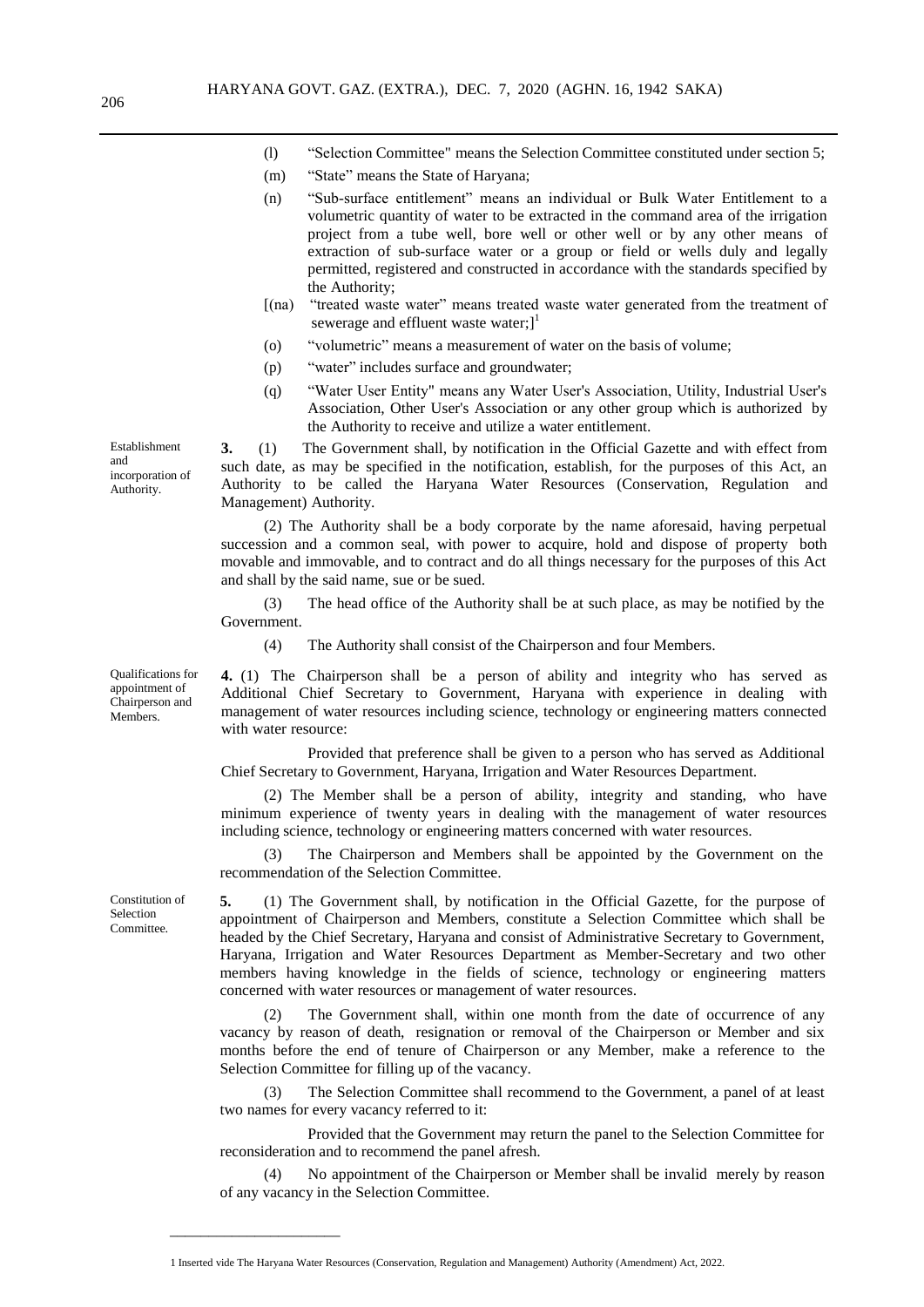**6.** (1) No person shall serve as Chairperson or Member after he has attained the age of sixty-five years.

(2) The Chairperson and Member shall hold office for a term of three years, from the date on which he enters upon his office:

Provided that no person shall serve as Chairperson or Member for more than two terms.

(3) The salary, allowances and other terms and conditions of service of the Chairperson and Members shall be such, as may be prescribed.

(4) The Chairperson and Member shall, before entering upon his office, make and subscribe to an oath of office and secrecy in such form and in such manner and before such authority, as may be specified by regulations.

(5) Notwithstanding anything contained in sub-sections (1) and (2), the Chairperson or any Member may,-

- (i) relinquish his office by giving in writing, to the Government, a notice of not less than three months; or
- (ii) be removed from his office in accordance with the provisions of section 7.

**7.** (1) The Government may, institute an inquiry and based on findings, by order, may remove from office, the Chairperson or any Member, if the Chairperson or such Member, as the case may be,–

- (i) has been adjudged an insolvent; or
- (ii) has been convicted of an offence which, in the opinion of the Government, involves moral turpitude; or
- (iii) has become physically or mentally incapable of acting as Chairperson or Member; or
- (iv) has acquired such financial or other interest as is likely to affect prejudicially his function as the Chairperson or Member; or
- (v) has so abused his position as to render his continuance in office prejudicial to the public interest; or
- (vi) if a declaration under sub-section (3) is found to be false or untrue; or
- (vii) any other ground, as may be prescribed:

Provided that the Chairperson or any Member shall not be removed from his office under clauses (iv) to (vi) without being given a reasonable opportunity of being heard.

(2) The Government may, during the period of inquiry, as mentioned in subsection (1), against the Chairperson or any Member, suspend such Chairperson or Member from discharging the duties of his office.

(3) The Chairperson and Members shall, as soon as may be after appointment and every year thereafter, make a declaration, in such form and manner, as may be specified by regulations, on the extent of his interest, whether direct or indirect and whether pecuniary or otherwise, concerning or related to the affairs of the Authority and the declaration so made shall be placed on the website of the Authority.

**8.** (1) The Government may, appoint an officer who has served in the State of Haryana, as Secretary of the Authority to exercise such powers and perform such functions, as may be specified by regulations.

(2) The salary, allowances and other terms and conditions of service of the Secretary, shall be such, as may be prescribed.

(3) The Authority may with the prior approval of the Government, appoint such officers and other staff, in such manner and with such qualifications, as may be specified by regulations.

(4) The salary, allowance payable to and other terms and conditions of service of officers and other staff of the Authority shall be such, as may be specified by regulations.

Term of office, salary and allowances and other conditions of service of Chairperson and Member.

Member.

Removal of Chairperson or

207

Staff of Authority.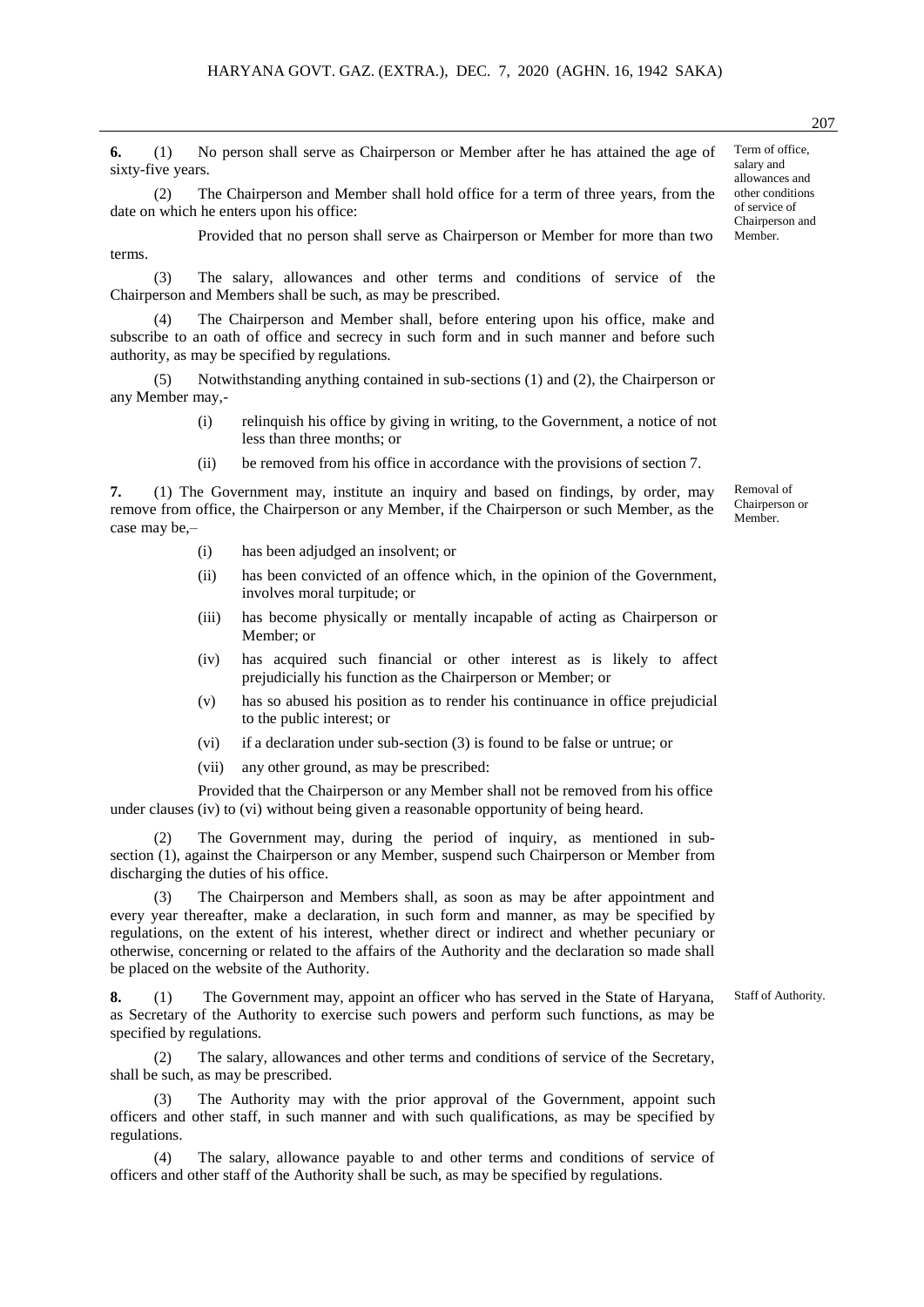(5) The Authority may, with the prior approval of the Government, from time to time, appoint, any Government officer or expert in the field of water sector or administration, as deemed necessary, on temporary basis, as may be specified by regulations.

(6) The Authority may, with the prior approval of the Government, appoint or hire, on such terms and conditions, consultants, Non-Government Organization or third party agencies to assist the Authority to discharge its functions, on temporary basis, as may be specified by regulations.

**9.** (1) The Authority shall meet at the head office, at such time, as the Chairperson may direct and shall observe such rules of procedure with regard to the transaction of business at its meetings, as may be specified by regulations.

(2) The quorum necessary for the transaction of business at a meeting of the Authority shall be not less than three Members.

(3) The Chairperson, or if he is unable to attend a meeting of the Authority, any other member nominated by the Chairperson in this behalf and, in the absence of such nomination or where there is no Chairperson, any Member chosen by the Members present from amongst themselves, shall preside over the meeting.

(4) All questions which come up before any meeting of the Authority shall be decided by a majority of votes of the Members present and voting, and in the event of an equality of votes, the Chairperson or the person presiding shall have the right to exercise a second or casting vote.

(5) Save as otherwise provided in sub-section (4), every Member shall have one vote.

(6) In case the Chairperson is unable to perform his duties due to illness or otherwise for a period of more than one month, the Government may nominate one of the Members to discharge the duties of the Chairperson till a Chairperson is appointed or he rejoins office, as the case may be.

(7) All orders and decisions of the Authority shall be authenticated by the Secretary or any other officer of the Authority duly authorized by the Chairperson in this behalf.

**10.** No act or proceedings of the Authority shall be questioned or shall be invalidated merely on the ground of the existence of any vacancy or defect in the constitution of the Authority.

**11.** (1) The Authority shall prepare, within one year from the notification issued under sub– section (1) of section 3, and every three years thereafter, an Integrated State Water Plan based on water plans prepared for every block.

(2) The Government may, on the recommendation of the Authority, if deemed necessary, divide the State into different categories based on the stage of groundwater development, the trend of groundwater level depletion, the level of water table, quality of groundwater, availability of surface water or other relevant criteria, as it may deem appropriate in view of the local conditions:

Provided that the categorization shall not take effect unless a notice in this regard is published and objections, if any, are decided in such manner, as may be prescribed.

(3) The Authority may, with prior approval of the Government, conduct or cause to be conducted, annually or at such periods, as the Authority may deem necessary, field studies for the purpose of categorization of the State into zones of ground water resource potential, usage and recharge.

(4) Based on the categorization notified under sub-section (2), the Water Plan for every block or for any area within the block shall be prepared by the Authority, in such manner, as may be prescribed and it shall cover all aspects of demand and supply of water for various purposes.

(5) The Integrated State Water Plan shall be placed before the Government or any authority authorized by the Government in this behalf, which may, with such modifications as deemed necessary, approve it within a period of six months from the date of submission.

Vacancy not to invalidate act or proceeding.

Integrated State Water Plan.

Proceedings of Authority.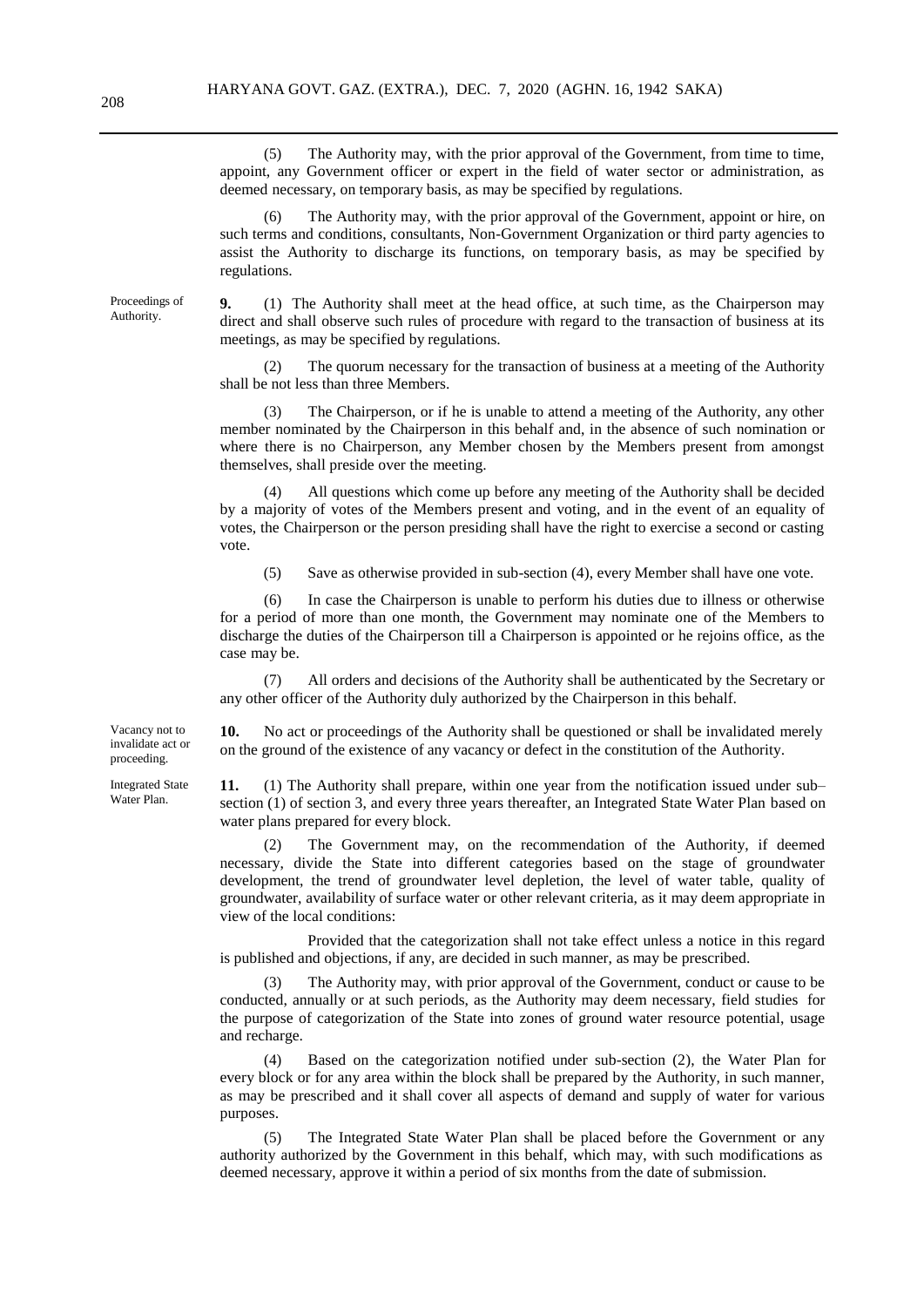(6) The Authority shall review and revise the Integrated State Water Plan after every three years from the date of its approval by the Government.

**12.** (1) The Authority may, with the prior approval of the Government, issue directions with regard to the development, management and conservation of water resources of the State in accordance with the Integrated State Water Plan.

(2) The Authority may, with the prior approval of the Government, impose restrictions, if any, for categorization water resource potential, usage and recharge across the State.

(3) The Authority shall, prepare and get approved a framework from the Government, for granting permissions under section 16 or to achieve any other purposes of this Act.

(4) The Authority may, with prior approval of the Government, issue directions, by giving notice and inviting objections, if any, in such form and in such manner, as may be prescribed, regarding the development, use, management and conservation of water resources which may include the following, namely:-

- (a) conditions for operation of existing water extracting structures and their regularization;
- (b) restrictions on the utilization of groundwater;
- (c) specifying areas in which the water users including industrial operations or processes utilizing groundwater shall not be carried out or shall be carried out subject to certain conditions and safeguards;
- (d) optimal use of water for domestic, irrigation or industrial use;
- (e) drilled or already dug structures for extraction of groundwater without registration;
- (f) users drawing groundwater to register the extraction structure with the Authority or with such entity, as may be specified by the Authority within a given period;
- (g) efficient use of water and to minimize the wastage or misuse of water and to promote recycling and reuse of water;
- (h) installation and maintenance of instruments for measuring the quality and level of ground water and for volumetric measurement of the quantum of ground water extraction;
- (i) promote micro irrigation techniques, sustainable technologies and energy efficient systems with a view to safer environment;
- (j) water conservation and groundwater recharge, including rainwater harvesting;
- (k) to determine the priority of distribution of water resources available in the State and strive for equitable distribution;
- (l) to regulate extraction of groundwater for drinking, domestic, industrial, commercial and agriculture use; and
- (m) any other directions, as may be considered necessary to achieve the objectives of this Act.

(5) The Authority may, from time to time, issue advisories to the Government, regarding effective implementation of policies and programs of the Union Government and Government of Haryana for development, management, and conservation of water resources, as follows:–

- (i) sustainable operation and maintenance of the water infrastructure and water delivery systems within the State;
- (ii) to promote sustainable water regime in the public interest, based on the long-term projection of available resources;
- (iii) to reduce and prevent pollution and degradation of water resources;
- (iv) utilization and storage of surface runoff;

Powers, functions and duties of Authority.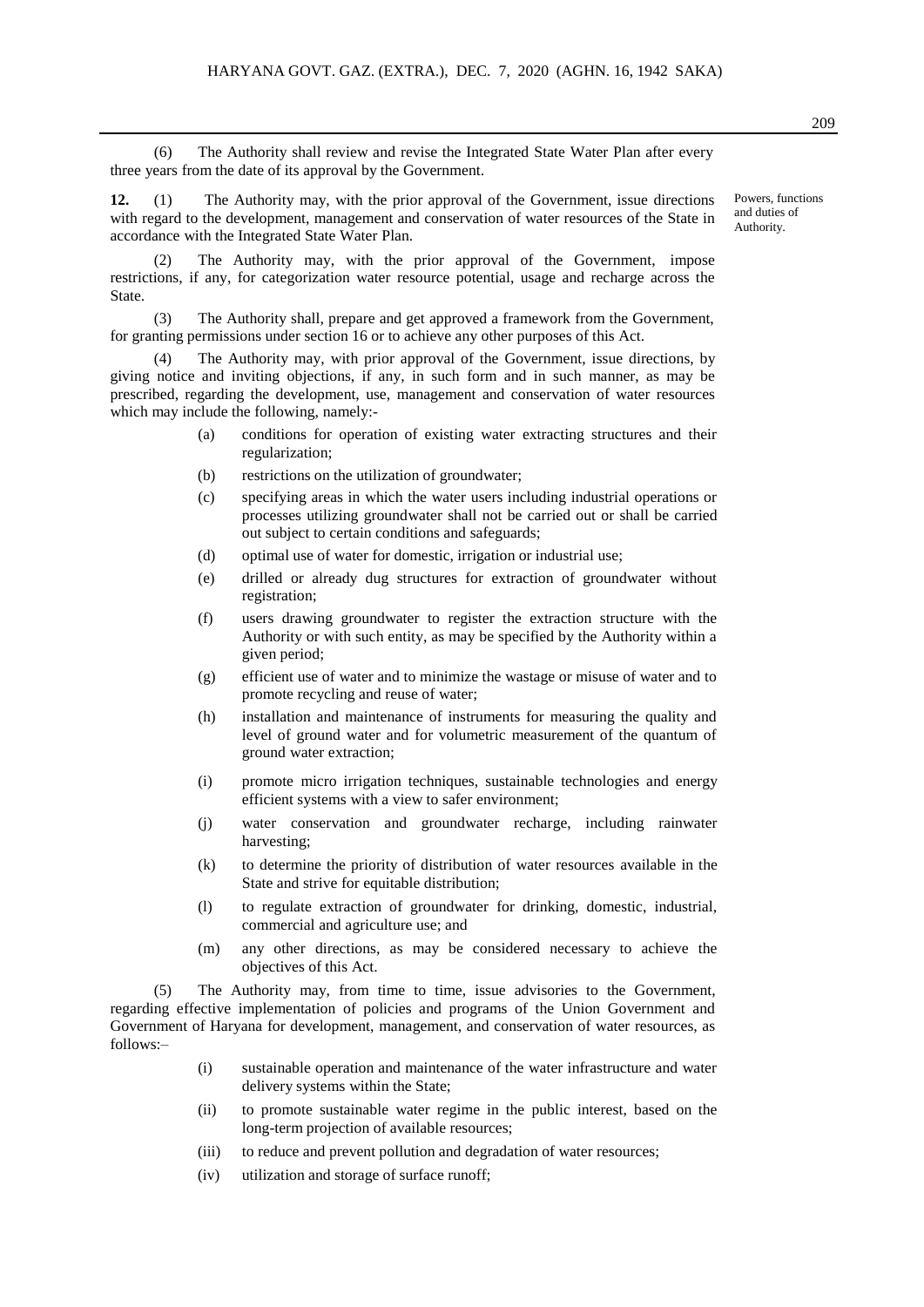- (v) optimum utilization of the irrigation potential created in the State;
- (vi) fixing priorities for use of canal water for different purposes;
- (vii) adoption of the latest technologies in the water sector;
- (viii) promoting water conservation awareness;
- (ix) facilitating the implementation of the Water Security Plan;
- (x) detection and prevention of contamination of water;
- (xi) increasing water efficiency in agriculture and other sectors;
- (xii) water audit of irrigation, multipurpose water projects, canal systems giving a systematic and scientific water account of the projects and canal system.

(6) The Authority may, publish or cause to be published such reports to disseminate scientific data and information to generate public awareness about water and its management.

(7) The Authority shall make recommendations to the Government for the establishment of a system for enforcement, monitoring and measurement of the quality and type of water use in compliance with the entitlements as issued by the Authority.

(8) The Authority shall publish report with regard to the Ground Water Resources and Surface Water Resources in the State annually.

(9) The Authority shall, make recommendations to the Government, for monitoring and implementation of stipulated quality standards for disposal of wastewater by various water users such that the wastewater is at least of such quality as may be prescribed, so that it may be used for irrigation and take actions against violators.

(10) The Authority shall recommend Bulk Water Entitlements for rural water supply, municipal water supply, irrigation water supply or industrial / commercial water supply.

(11) All orders and decisions of the Authority shall be authenticated by the Chairperson or any other officer of the Authority duly authorized by the Chairperson.

(12) The Authority shall have the power to take *suo-moto* cognizance of any subject dealing or involving water and issue directions with prior approval of the Government.

(13) The Authority shall recommend parameters for the categorization of the blocks or for areas within the block to the Government.

(14) The Authority may, through deployment of modern technological tools, map the aquifer in the State, prepare hydrological map and integrate these inputs in comprehensive water resources plan and impose such restrictions/obligations and mechanisms to make the water regime sustainable in the State.

The Authority may, in consultation with the Government, carry out or cause to be carried out surveys, investigations and research relating to conservation, usage, or quality of water etc.

**13.** (1) The Authority shall, consolidate and prepare State Groundwater and Surface Water Plan, based on the plans received from the District Water Resources Planning Committees, by giving notice and inviting objections, if any, in such form and in such manner, as may be prescribed.

(2) The Authority may, in consultation with the Government, engage experts and consultants, on temporary basis, for formulation of district ground water and surface water plans, input parameters, templates and capacity building.

(3) The Authority shall submit the State Groundwater and Surface Water Plan to the Government for consideration and approval.

**14.** (1) There shall be a District Water Resources Planning Committee, at each district of the State, which shall prepare District Water Resources Plan.

(2) The composition of District Water Resources Planning Committee shall be such, as may be prescribed.

State Groundwater and Surface Water Plan.

District Water Resources Planning Committee.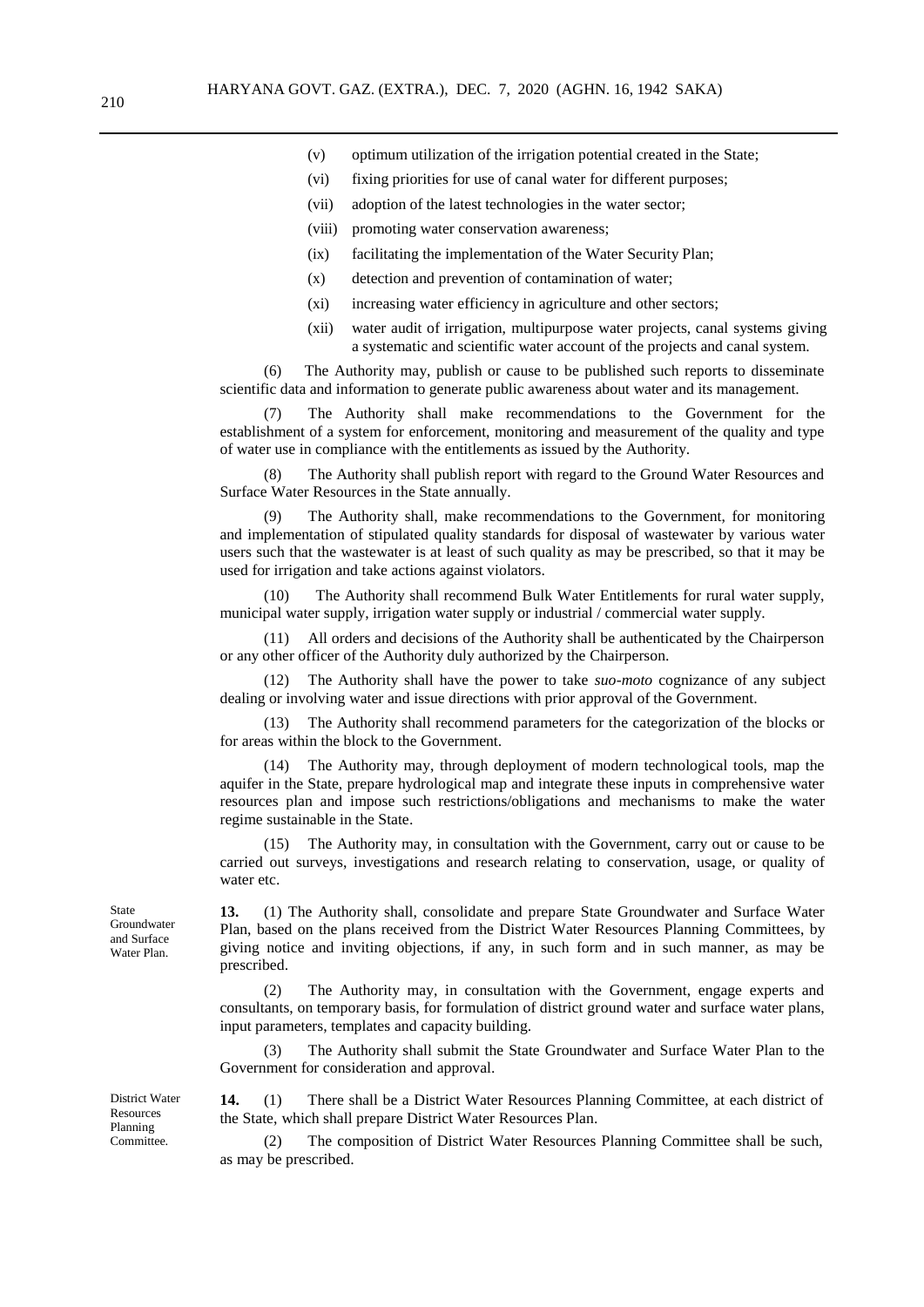(3) The District Water Resources Planning Committees shall perform the following functions, namely:-

- (i) to prepare District Water Resources Plan comprising of block-wise/ areawise plans by giving notices and inviting objections, if any, in such form and in such manner, as may be prescribed;
- (ii) to consider and decide, within a period of two months, all objections received against the District Water Resource Plans and finalize the District Water Resource Plan and submit to the Authority;
- (iii) to identify and demarcate such areas which are found affected with water resources quality and pollution hazards for the purpose of prevention and control of water including ground water and surface water pollution in such areas and also to find safe water quality zones for potable water supply.

**15.** (1) The Authority shall prepare the State Water Security Plan, which shall be finalised after approval by the Government, taking into account progressively available information regarding water resources, including aquifer, in consultation with elected local representatives.

- (2) The objectives of the Water Security Plan shall be:-
	- (a) attainment of sufficient quantity of safe water for life and sustainable livelihoods;
	- (b) ensuring water security even in times of emergencies like droughts, floods and pandemics or any natural calamity etc.

(3) The Water Security Plan shall be prepared at the lowest administrative level, taking into account the fact that where an aquifer does not fall under the jurisdiction of a single Gram Panchayat, block, district, ward or municipality, the plan must integrate inputs at all the levels of the Authority under whose jurisdiction the whole aquifer falls.

**16.** (1) All permissions to use water other than the permissions granted under the Haryana Canal and Drainage Act, 1974 (29 of 1974), shall be granted by the Authority:

Provided that the Administrative Secretary to Government, Haryana, Irrigation and Water Resources Department, shall grant permissions, under the provisions of this Act, after the notification under sub-section (1) of section 3 and till the Authority is constituted.

(2) Any entity or person, who intends to use water shall apply to the Authority, in such form and in such manner, along with such fee, as may be prescribed, for permissions for construction and installation of any infrastructure or contraption etc., as the case may be.

**17.** The Government may, in consultation with the Authority, by notification in the Official Gazette, relax any restriction imposed under this Act.

**[18.** (1) The Authority shall decide tariff for bulk water uses of surface water and of treated Tariff for bulk and waste water on the principles of economy, efficiency, equity and sustainability. The tariff shall treated waste water. be based on volumetric measurements of water consumption and shall be designed reasonably.

(2) The Authority shall recommend to the Government retail rates of water for individual household, industry or commercial establishment, supplied by concerned entity.]<sup>1</sup>

["18 (A) It shall be the duty of the Authority to enforce the policy issued by the Government Enforcement of Policy for re-use of treated waste water from time to time.

18 (B) An appeal may be preferred to the Government on tariff decided by the Authority Appeal under sub-section (1) of section 18, within thirty days from the date of such decision.

 (2) The appeal under sub-section (1) shall be made in such form and manner, as may be prescribed,"

 (3) The Government may, by order reject the appeal or revise the tariff and the decision of the Government shall be final," $]^{2}$ 

2. Inserted vide The Haryana Water Resources (Conservation, Regulation and Management) Authority (Amendment) Act, 2022

 $\frac{1}{2}$  ,  $\frac{1}{2}$  ,  $\frac{1}{2}$  ,  $\frac{1}{2}$  ,  $\frac{1}{2}$  ,  $\frac{1}{2}$  ,  $\frac{1}{2}$  ,  $\frac{1}{2}$  ,  $\frac{1}{2}$  ,  $\frac{1}{2}$  ,  $\frac{1}{2}$  ,  $\frac{1}{2}$  ,  $\frac{1}{2}$  ,  $\frac{1}{2}$  ,  $\frac{1}{2}$  ,  $\frac{1}{2}$  ,  $\frac{1}{2}$  ,  $\frac{1}{2}$  ,  $\frac{1$ 

Water Security Plan.

Relaxation of

restrictions.

Permissions.

<sup>1.</sup> Substituted vide The Haryana Water Resources (Conservation, Regulation and Management) Authority (Amendment) Act, 2022, for (1) The Authority shall recommend to the Government, tariff for all uses of surface water and use and disposal of treated wastewater. (2) The tariff shall be determined by the Authority and shall be based on the principles of economy, efficiency, equity and sustainability, in such manner, as may be prescribed. As far as possible, the tariff shall be based on volumetric measurements of water consumption and shall be designed reasonably.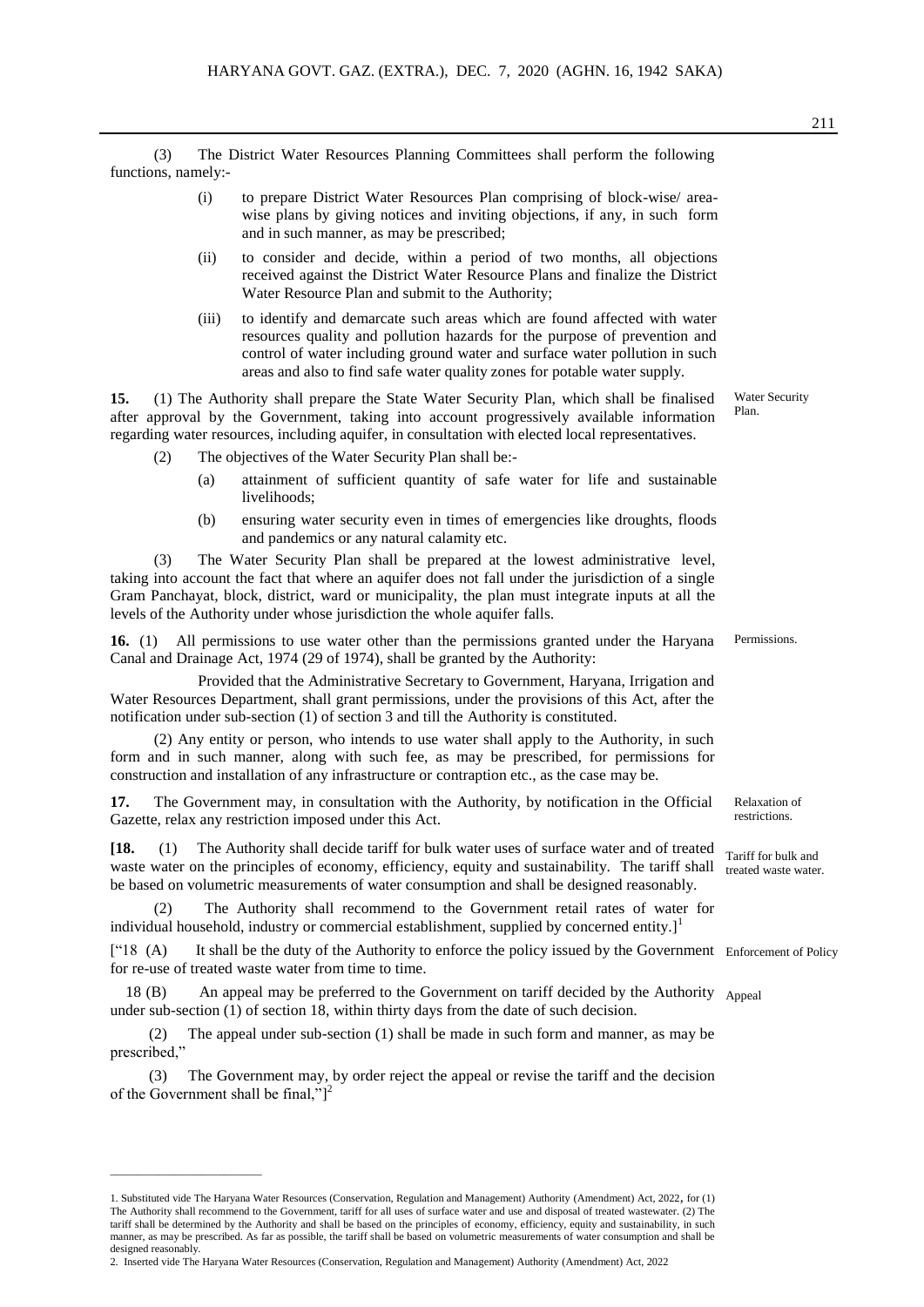**19.** (1) The Authority may appoint any of its officer or, in consultation with Government, such officer as may be nominated by the Government, as Enquiry Officer for the purposes of making any inquiry under this Act:

Power of Authority to appoint Enquiry Officer.

Provided that nothing in this section shall prevent the Authority to conduct any inquiry on its own.

(2) The Authority or the Enquiry Officer appointed under sub-section (1), shall have the powers as are vested in a civil court under the Code of Civil Procedure, 1908 (Central Act 5 of 1908) in respect of the following matters, namely:-

- (i) summoning and enforcing the attendance of any person and examining him on oath;
- (ii) requiring the discovery and production of documents;
- (iii) receiving evidence on affidavits;
- (iv) requisitioning any public record or copy thereof from any court or office;
- (v) issuing summons for examination of witnesses.

(3) The Enquiry Officer shall, on conclusion of the inquiry, present his report to the Authority:

 Provided that the Enquiry Officer shall, submit interim report to the Authority, asand when required by the Authority.

(4) The Authority may, on the conclusion of the inquiry, made by the Authority or on receipt of the final or interim report from the Enquiry Officer, take such action as it deems fit, subject to the provisions of this Act.

Power of entryand inspection. **20.** Any person appointed as Enquiry Officer under section 19 or specially empowered by the Authority in this behalf, shall have the right to enter, at all reasonable times with such assistance,as he may consider necessary, any place for the purpose of determining whether and, if so, in what manner, orders or directions given by the Authority under this Act are being complied with.

**21.** (1) The inhabitants of the State shall be encouraged by the Authority for adopting the process of self-regulation.

regulation, rainwater harvesting, groundwater recharge, re-cycling and re-use, preventionof water logging.

Self-

(2) In order to protect, conserve and regulate ground water and surface water resources in the water stressed areas, the process of self-regulation shall be adopted, in the following manner, namely:–

- (i) the inhabitants shall ensure that by applying desired quantity of irrigation water/number of watering to the crop, as per the requirement of water scientifically recommended for different crops so that the wastage of ground water, surface water and over- irrigation is avoided;
- (ii) the inhabitants of State shall be encouraged to adopt various water conservation/ water saving practices including farm-bunding, farm ponds, use of seeds of low water crops, use of drip and sprinkler irrigation systems and other water saving techniques;
- (iii) every user of water, in both rural and urban areas, shall be encouraged to extract and use ground water and surface water in an economical and efficient way, avoid waste of water, give priority to recycled water, adopt rain water harvesting and recharging methods.

212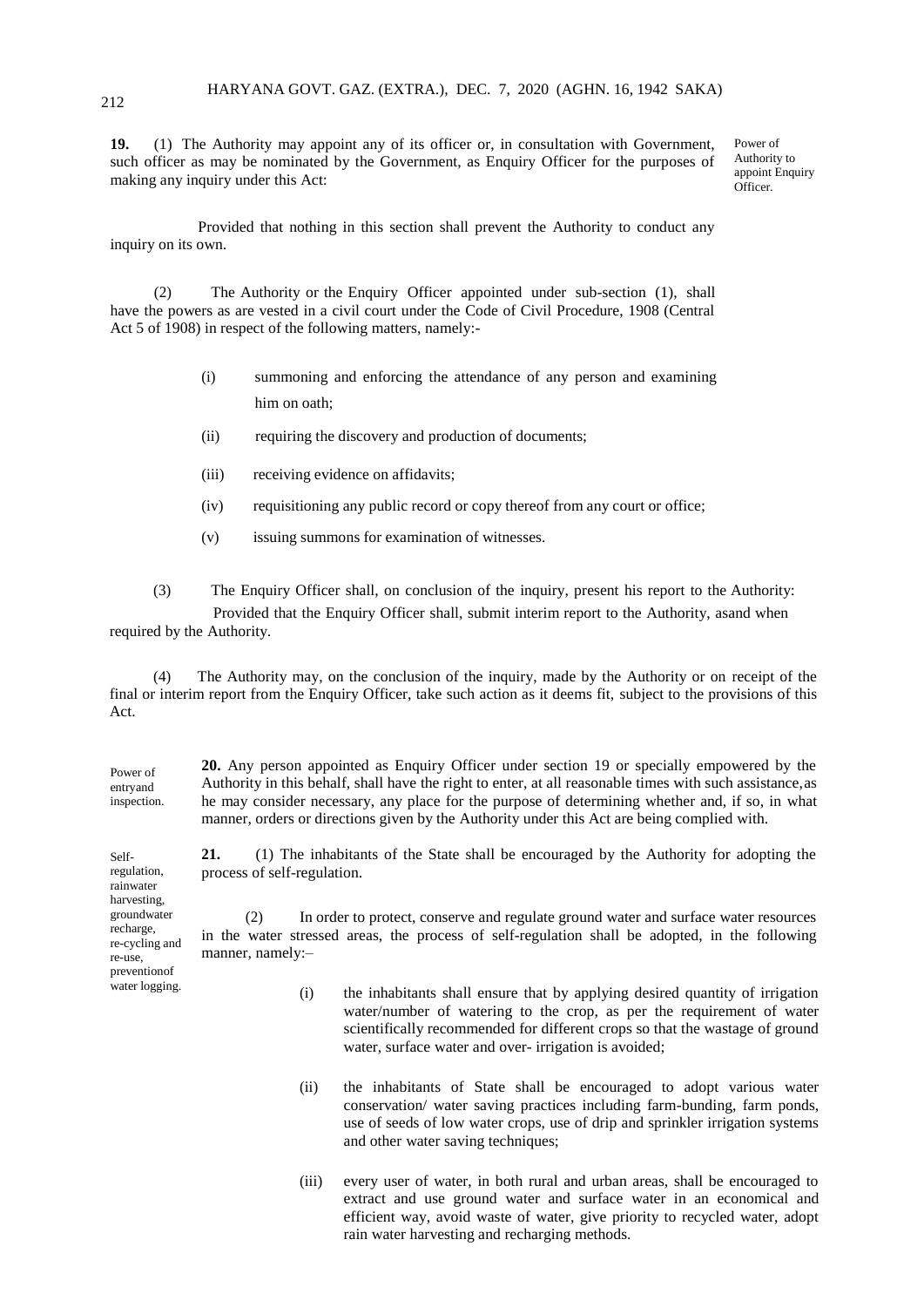(3) The Authority shall encourage rainwater harvesting and catchment conservation as per geohydrological conditions. The Authority shall sensitize different users of ground water about the suitable technologies of rainwater harvesting structures in stressed urban and rural areas. Users of ground water may obtain suitable technical drawings and design of rain water harvesting system from the Authority.

(4) Notwithstanding anything contrary contained in any other State law for the time being in force, the Authority may recommend conditions stipulated under existing building bye laws for providing roof-top rainwater harvesting structures, duly issued by the Government by notification. Such stipulations shall be binding on concerned Government agencies sanctioning or approving building plans.

(5) The Authority shall ensure catchment conservation which shall include groundwater conservation/ appropriate recharging structures depending on the nature of the terrain soil conditions and geohydrology of the area.

(6) The Authority shall encourage re-cycling and re-use of water for non-potable urban, industrial and agricultural use.

(7) The Authority shall discourage and prevent such activities that are likely to lead to potential water logging of land and shall undertake all possible regulatory measures for the protection of land against water-logging.

The Authority shall encourage water-logging mitigation measures to be adopted by using appropriate processes and technologies in consultation with the concerned departments/ bodies.

**22.** Whoever fails to comply with or contravenes any direction or order issued under this Act or abets the contravention or non-compliance thereof, shall be deemed to have committed an offence under this Act and shall, on conviction, be punishable,- Punishment for offences.

- (i) for the first offence, with a fine upto fifty thousand rupees; and
- (ii) for the subsequent offence, with an imprisonment for a term which may extend to six months or with fine which may extend to one lakh rupees, or both.

**23.** (1) Where an offence under this Act has been committed by a company, every person who at the time, when the offence was committed was in charge of and was responsible to the company for the conduct of business of the company, as well as the company, shall be deemed tobe guilty of the offence and shall be liable to be proceeded against and punished accordingly:

Provided that nothing contained in this sub-section shall render any such person liable to any punishment provided in this Act, if he proves that the offence was committed without his knowledge or that he has exercised all due diligence to prevent the commission of such offence.

(2) Notwithstanding anything contained in sub-section (1), where an offence under this Act has been committed by a company and it is proved that the offence has been committed with the consent or connivance of, or is attributable to, any neglect on the part of any director, manager, secretary or other officer of the company, such director, manager, secretary or other officer shall also be deemed to be guilty of the offence and shall be liable to be proceeded against and punished accordingly.

**Explanation.—** For the purposes of this section-

- (a) "company" means a body corporate and includes a firm or association of persons or body of individuals, whether incorporated or not;
- (b) "director" in relation to a firm, means a partner in the firm and in relation any association of persons or body of individuals, means any membercontrolling the affairs thereof.

**24.** No Court shall take cognizance of an offence punishable under this Act except upon acomplaint, in writing, made by the Authority or by any officer duly authorized by the Authority.

Cognizance of offences.

Offences by companies.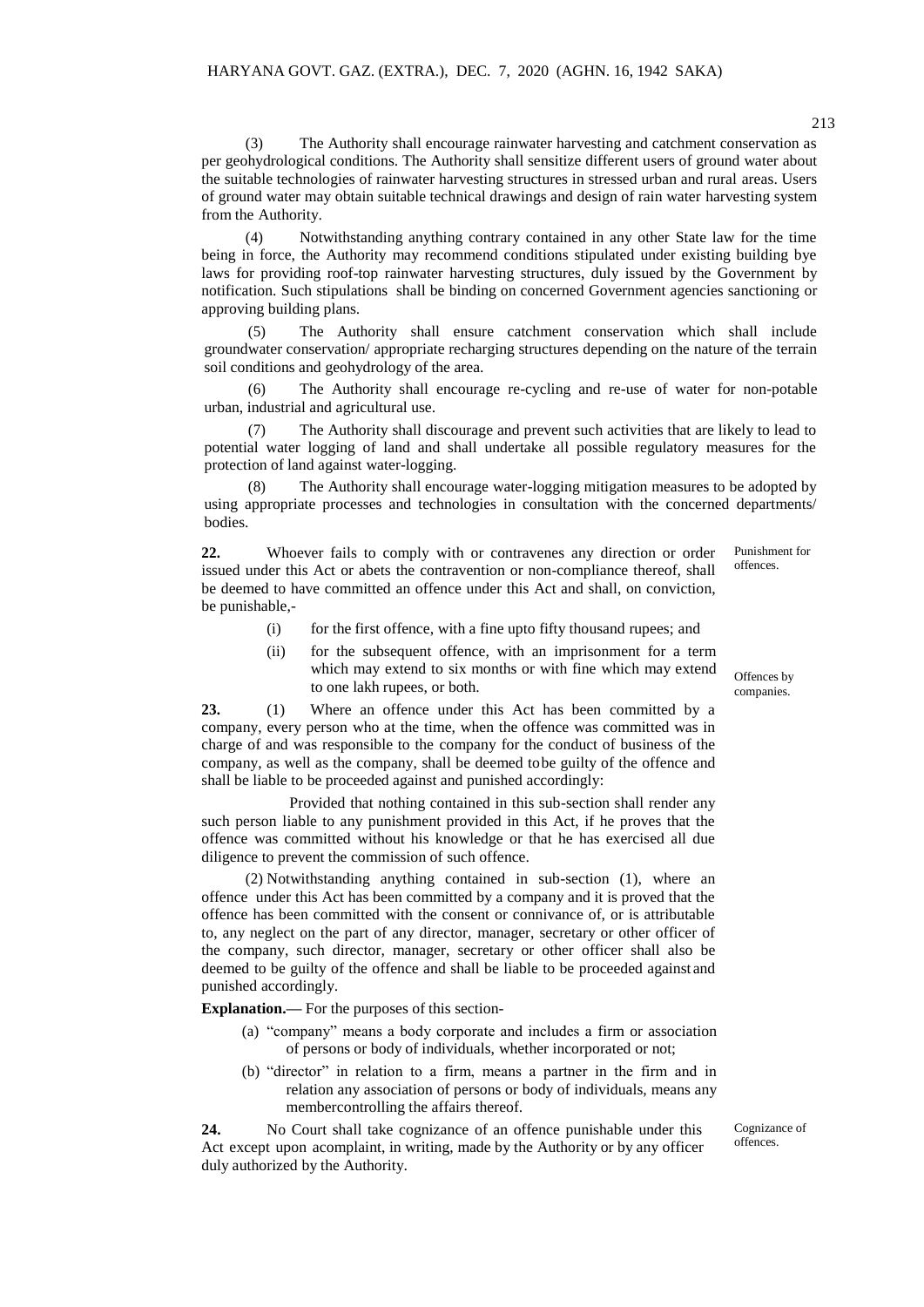**25.**(1) A person or entity shall be liable for such penalty, as may be prescribed, for unauthorized acts, if such person or entity,-

- (i) constructs or installs new structure or makes alterations in existing structures without permission in such areas where such permission is required under the provisions of this Act;
- (ii) violates any terms and conditions imposed by the Authority under the provisions of this Act;
- (iii) exploits or degrades or pollutes the quality of water or harms or causes to beharmed in order to degrade the quality of water;
- (iv) drills or digs for extraction of groundwater without prior permission;
- (v) causes hindrance or abets hindrance in the works of water infrastructure;
- (vi) damages or caused to be damaged or abet to damage any water infrastructure;
- (vii) commits such acts or violates such conditions, as may be prescribed.

**26.**(1) The Authority may compound an unauthorized act on payment of such penalty, as may be prescribed. The amount of penalty shall be deposited with the Government.

(2) On payment of penalty referred to under sub-section (1), no further proceeding shall be taken against the person committing unauthorized acts, in respect of the same act and any proceedings, if already taken or initiated, shall stand abated.

(3) If any person or entity, who has been held liable under section 25 is again found guilty of an unauthorized act involving a contravention of the same nature, shall on the second and on every subsequent conviction be liable to a fine which shall not be less than five times of the penalty prescribed under sub-section (1) of section 25 which may extend upto ten times or to imprisonment not exceeding six months or with both.

**27.** (1) The Government may issue to the Authority such general or special directions in writing in the matters of policy involving public interest and the Authority shall be bound to follow and act upon such direction.

(2) If any question arises as to whether any such direction relates to a matter of policy involving public interest, the decision of the Government thereon shall be final.

**28.** The Chairperson, Members, officers and other employees of the Authority and every other officer exercising any of the powers conferred by this Act or rules or regulations made thereunder, shall be deemed to be a public servant within the meaning of section 21 of the Indian Penal Code, 1860 (Central Act 45 of 1860).

**29.** No suit, prosecution or other legal proceedings shall lie against any person for anything done or intended to be done in good faith in pursuance of the provisions of this Act or rules or regulations made thereunder.

**30.** (1) The Government may, by notification, make rules for carrying out any or all the purposes of this Act.

(2) In particular, and without prejudice to the generality of the forgoing power, such rules may provide for all or any of the following matters, namely:-

- (i) salary, allowances and other terms and conditions of Chairperson and Members under sub-section (3) of section 6;
- (ii) any other ground for removal of Chairperson or Members under clause (vii) of sub-section (1) of section 7;
- (iii) salary, allowances and other terms and conditions of service of Secretary under sub-section (2) of section 8;
- (iv) the form and manner for publication of notice and inviting objections under proviso to sub-section (2) of section 11;
- (v) manner for preparing water plan for every block or any area within block under sub-section (4) of section 11;

Directions by Governme nt.

Chairperson, Members, officersand other staff of Authority to be public servants.

Protection of action taken ingood faith.

Power of Government to make rules.

Unauthorized acts.

Compounding of unauthorized acts.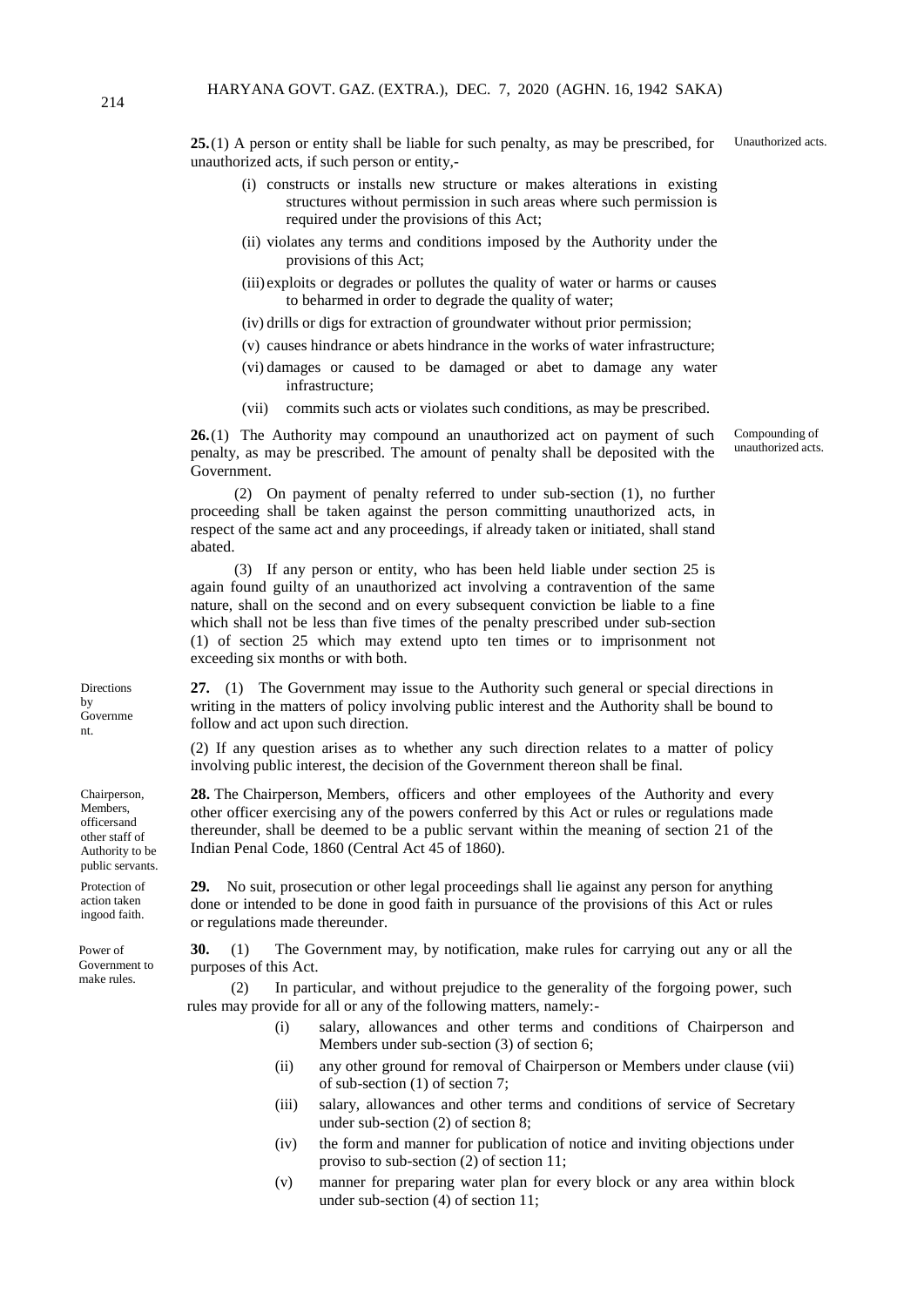- (vi) quality of waste water to be used for irrigation under sub-section (9) of section 12;
- (vii) the form and manner for publication of notice and inviting objections under sub-section (4) of section 12, under sub-section (1) of section 13;
- (viii) the composition of District Water Resources Planning Committee under sub-section (2) of section 14;
- (ix) the form and manner for publication of notice inviting objections with regard to District Water Resources Plan under clause (i) of sub-section (3) of section 14;
- (x) the manner, form and fee for making application for permission under subsection (2) of section 16;
- (xi) the applicability, quantum and procedure of imposition of tariff under subsection (2) of section 18;
- (xii) the penalty under sub-section (1) of section 25;
- (xiii) the penalty for compounding unauthorized act under sub-section (1) of section 26;
- (xiv) the manner for appropriation of fund of the Authority under section 34;
- (xv) the form and manner for maintaining proper account and other records under sub-section (1) of section 35;
- (xvi) the form and manner for preparing annual report of full activities and date for submission under sub-section (1) of section 36;
- (xvii) any other matter which has to be or may be prescribed.

(3) Every rule made under this Act shall be laid down, as soon as may be before the State Legislature.

**31.** The Authority may, by notification, make regulations for all or any of the matters provided under this Act which in the opinion of the Authority, are necessary for the exercise ofits powers and the discharge of its functions under this Act. Power of Authority to make regulations.

**32.** (1) The provision of this Act shall have effect, notwithstanding anything inconsistent therewith contained in any other State law for the time being in force.

(2) The provision of this Act shall be in addition to and not in derogation of the provisions of any other law for the time being in force.

**33.** (1) If any difficulty arises in giving effect to the provisions of this Act, the Government may, by order published in the Official Gazette, make such provision not in consistent with the provisions in this Act, as appear to it to be necessary or expedient for removing such difficulties:

Provided that no order shall be made under this section after the expiry of two years from the date of commencement of this Act.

(2) Every order made under sub-section (1) shall, as soon as may be, after it is made, be laid before the State Legislature.

**34.**(1) The fund of the Authority shall consist of the amount to be paid to it by the Government and all other receipts by way of gift, grant, penalties, fee, user charges or otherwise and shall be utilized for making payments and for performing its duties and discharging its functions under this Act. Fund of Authority.

(2) The Authority may receive Corporate Social Responsibility Fund from private organizations. The Authority may release funds to or receive funds from any other Department orany organization of State for implementation of the scheme or programme as a deposit work in such manner, as may be prescribed.

(3) The Authority may keep in saving or deposit account with any scheduled bank or co-operative or other bank approved by the Government in this behalf, such sum of money out ofits fund, as it may determine and any money in excess of the said sum shall be invested in such manner, as may be prescribed.

(4) The accounts shall be operated in such manner and by such officer, as may beprescribed.

laws.

Effect of other

Power to remove difficulties.